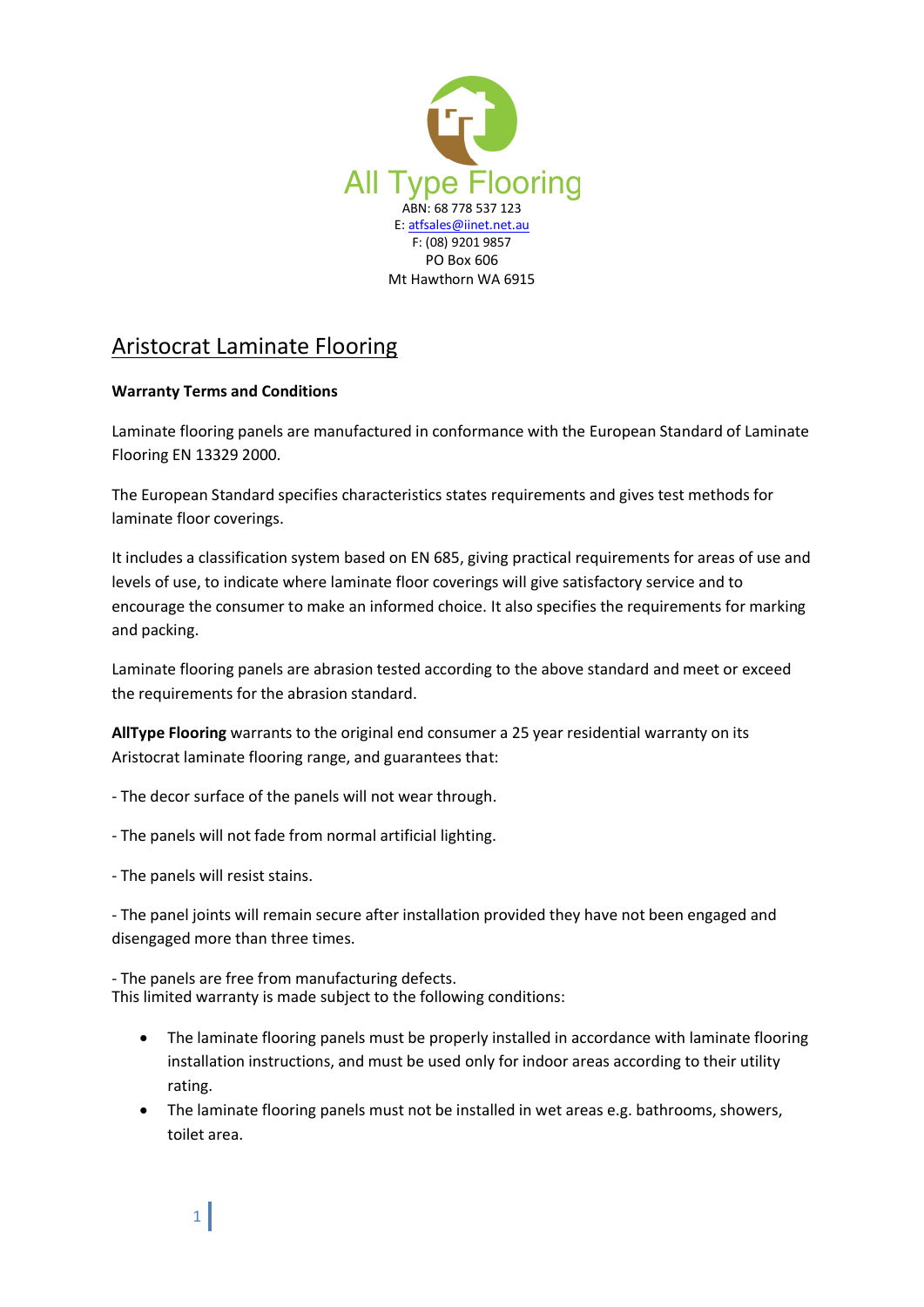

· Damage to the surface is not the result of abuse, improper care or maintenance; sliding furniture or heavy objects across the floor without proper protection; severe impact; scratching, cutting, or chemical damage.

*This limited warranty specifically excludes water damage from standing water, urine, other corrosive liquids, excessive sub surface penetration or moisture emission from concrete, leaking pipes or taps, leaking appliances such as but not limited to washing machines, dishwashers & refrigerators, hydrostatic pressure, flooding, natural disasters, or Acts of God.*

The warranty does not cover improper workmanship, or installation not in accordance with Aristocrat Laminate installation instructions.

This limited warranty does not cover moulding or accessories and only covers the original materials purchased.

Laminate flooring panels installed with any manufacturing defects are not covered by this limited warranty. Any known manufacturing defect must be reported prior to product installation no longer than (30) days after the date of purchase to be covered under this limited warranty. Any such defective material will be replaced at no additional cost to the customer.

Any damage that occurs during shipping is the responsibility of the shipping company and is not covered under this limited warranty.

Any claim under this limited warranty shall be made by contacting your retailer within (30) days after the defect is noted.

Proof of purchase with the date of purchase must be presented with the claim.

This limited warranty covers the repair or replacement at **AllType Flooring's** discretion. If the floor was professionally installed and the claim is made within the first (5) years (residential installation) or the first year (for light commercial installations), **AllType Flooring** will pay reasonable labour costs.

If the repair is not commercially practicable, or if the design or model line that is claimed for is no longer available, **AllType Flooring** will replace the effected materials with another design or model line of equal value.

This limited warranty is not transferable, and extends only to the original end consumer.